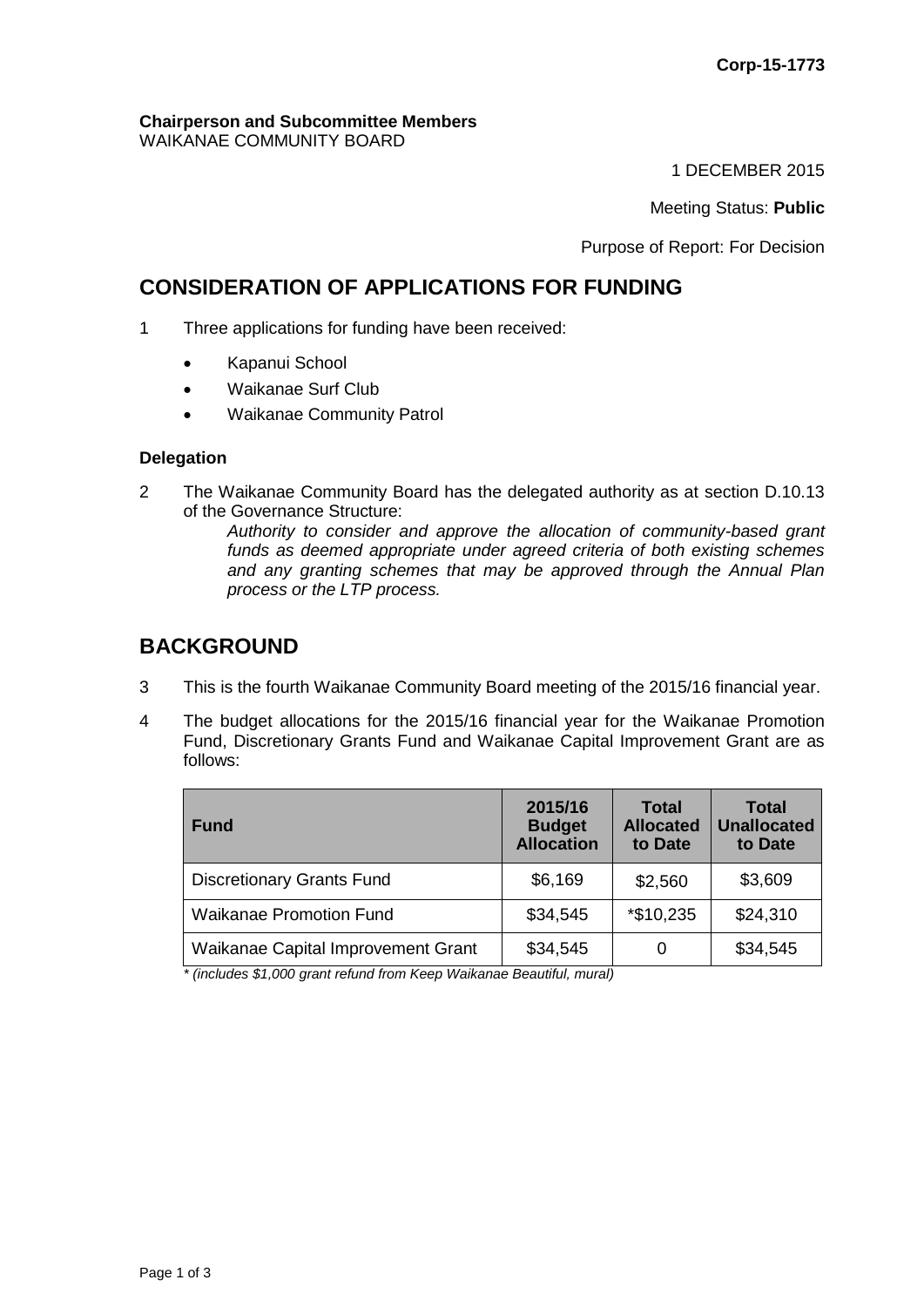5 An amount of approximately \$1.238 million is held in the Waikanae Capital Improvement Fund. The following table shows how that fund has been allocated:

| <b>Amount</b>      | <b>Purpose of Grant</b>                                     |  |  |
|--------------------|-------------------------------------------------------------|--|--|
| \$893,000          | Held in reserve                                             |  |  |
| \$250,000          | Pledged to the Mahara Gallery Trust                         |  |  |
| $$35,000$ (approx) | Allocated to the 2015/16 Waikanae Capital Improvement Grant |  |  |
| $$60,000$ (approx) | Increase in fund from previous year                         |  |  |
| TOTAL              | \$1,238,000                                                 |  |  |

# **CONSIDERATIONS**

### **Issues**

- 6 Grants are allocated in accordance with the specified criteria (attached).
- 7 All applicants have been advised of the criteria and meeting date by email.

#### Kapanui School

8 Kapanui School has applied for a discretionary grant of \$500 + GST to help with costs to purchase a 5,700 litre water tank as part of their School Emergency Plan.

# Waikanae Surf Club<br>9 Maikanae Surf

Waikanae Surf Club has applied for a discretionary grant of \$500 to help with costs to purchase paddle boards for their Club to help encourage attendance of teenage children.

*The applications above can be considered under the criteria community, cultural or sports purposes.*

#### Waikanae Community Patrol

10 Waikanae Community Patrol has applied for a grant of \$1,500 from the promotion fund, to help with sending two members to the National Training Seminar of Community Patrols NZ to be held in Lincoln, Christchurch on 24-26 June 2016.

*The application above can be considered under the criteria 'promotions within the Waikanae Ward'.*

### Financial Considerations

11 Grants equating to \$2,500 have been presented for the Board's consideration and approval. Approval of these grants is within the funds budget for 2015/2016.

| <b>Fund</b>                       | <b>Total</b><br><b>Unallocated</b><br>to Date | <b>Total Grants</b><br><b>Requested</b> |
|-----------------------------------|-----------------------------------------------|-----------------------------------------|
| <b>Discretionary Grants Fund</b>  | \$3,609                                       | \$1,000                                 |
| <b>Waikanae Promotion Fund</b>    | \$24,310                                      | \$1,500                                 |
| Waikanae Capital Improvement Fund | \$34,545                                      |                                         |